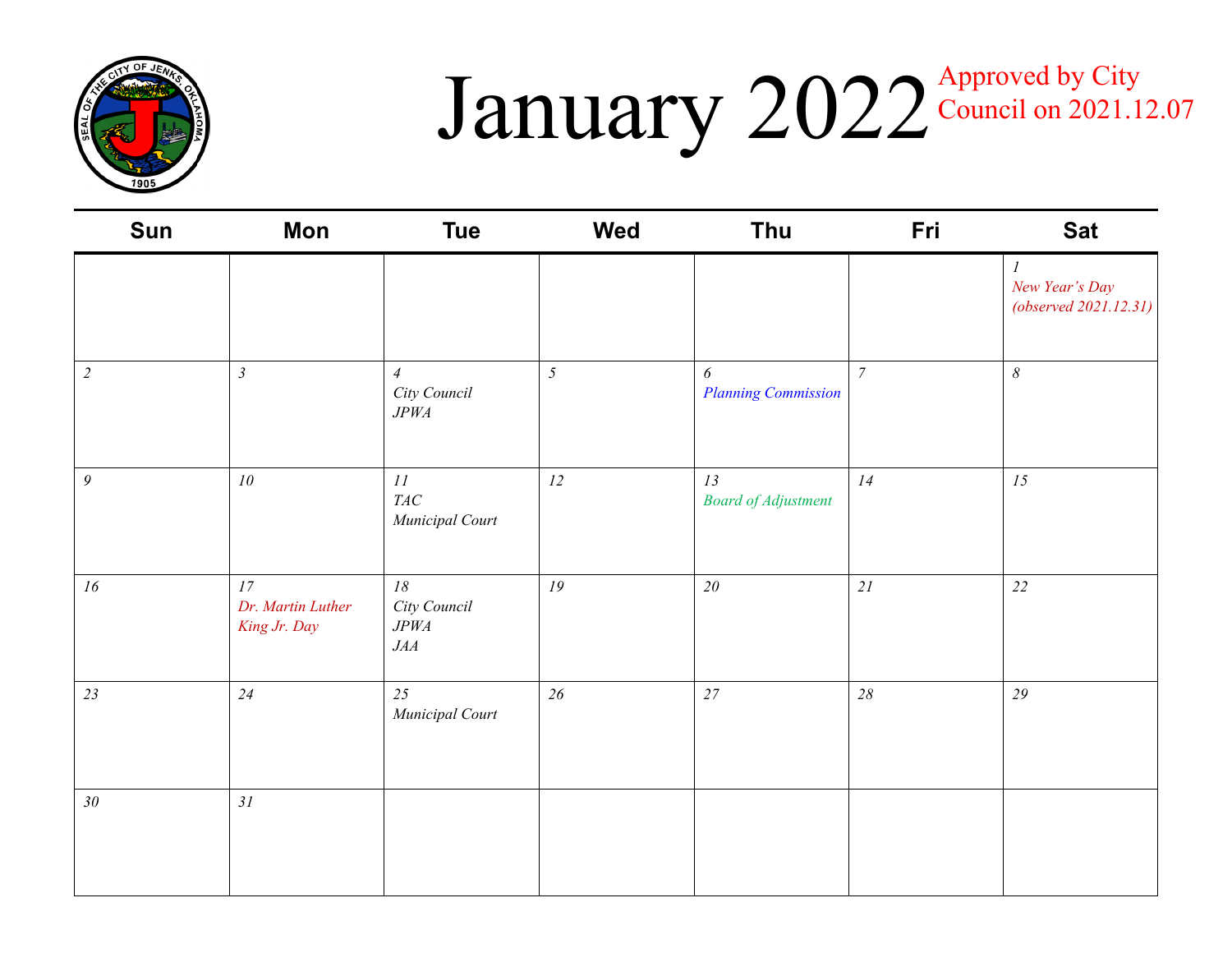

# February 2022

| Sun                   | <b>Mon</b>     | <b>Tue</b>                                           | Wed            | <b>Thu</b>                                   | Fri            | <b>Sat</b>     |
|-----------------------|----------------|------------------------------------------------------|----------------|----------------------------------------------|----------------|----------------|
|                       |                | $\cal I$<br>City Council<br>$J P W\!A$               | $\overline{2}$ | $\mathfrak{Z}$<br><b>Planning Commission</b> | $\overline{4}$ | $\mathfrak{H}$ |
| $\boldsymbol{\delta}$ | $\overline{7}$ | $\boldsymbol{\delta}$<br>$T\!A C$<br>Municipal Court | $\mathfrak g$  | $10\,$<br><b>Board of Adjustment</b>         | 11             | 12             |
| 13                    | 14             | 15<br>City Council<br>$J P W\!A$<br>$J\!A\!A$        | 16             | $\ensuremath{\mathit{17}}$                   | $18\,$         | ${\cal I}9$    |
| 20                    | $2\sqrt{l}$    | 22<br>Municipal Court                                | 23             | 24                                           | 25             | $26\,$         |
| 27                    | $28\,$         |                                                      |                |                                              |                |                |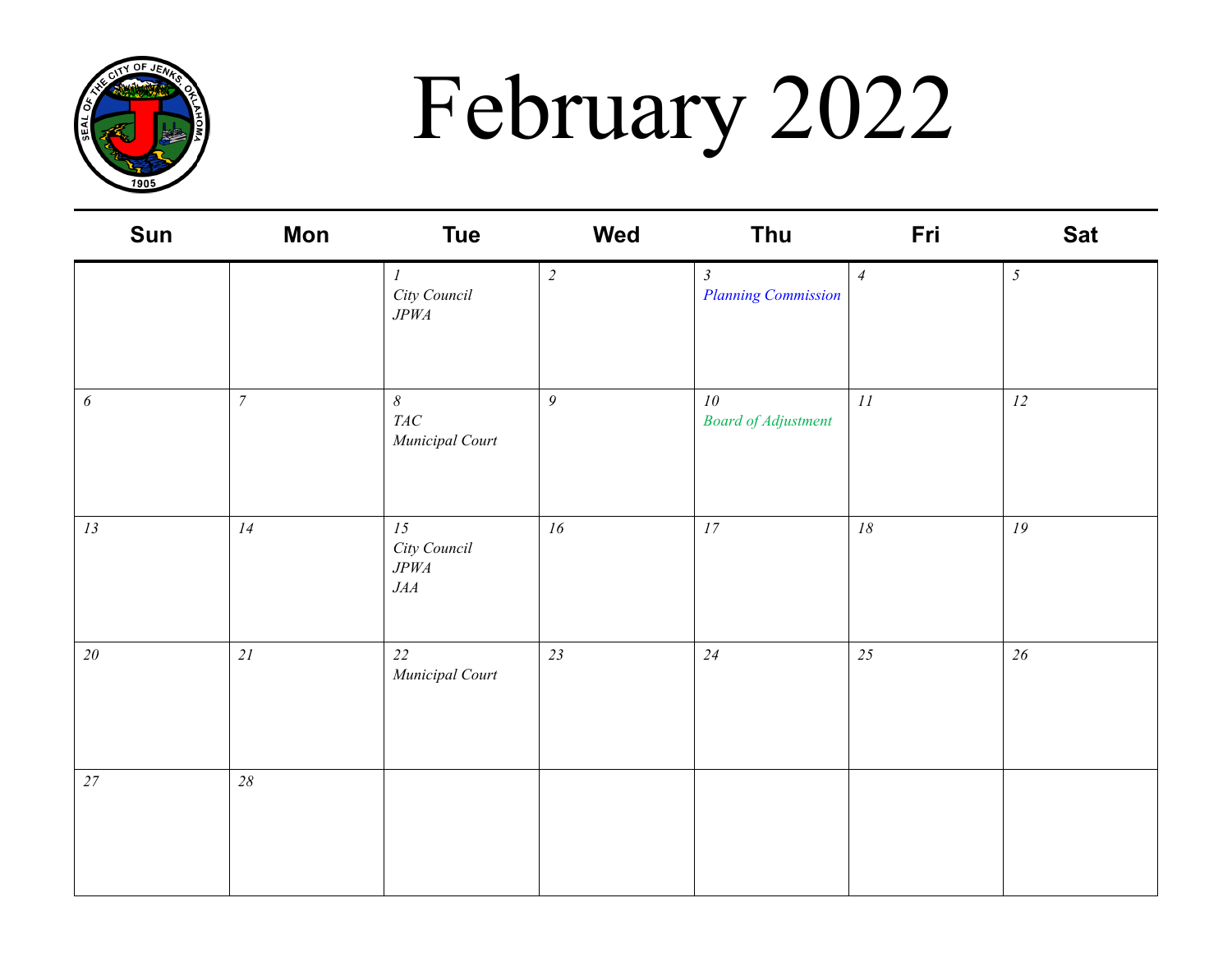

### March 2022

| <b>Sun</b> | Mon            | <b>Tue</b>                                           | Wed            | <b>Thu</b>                                   | Fri            | <b>Sat</b>     |
|------------|----------------|------------------------------------------------------|----------------|----------------------------------------------|----------------|----------------|
|            |                | $\cal I$<br>City Council<br>$J P W\!A$               | $\overline{c}$ | $\mathfrak{Z}$<br><b>Planning Commission</b> | $\overline{4}$ | $\mathfrak{I}$ |
| 6          | $\overline{7}$ | $\boldsymbol{\delta}$<br>$T\!A C$<br>Municipal Court | $\mathfrak{g}$ | 10<br><b>Board of Adjustment</b>             | 11             | 12             |
| 13         | 14             | 15<br>City Council<br>$J P W\!A$<br>$J\!A\!A$        | 16             | 17                                           | $18\,$         | 19             |
| 20         | 21             | 22<br>Municipal Court                                | 23             | 24                                           | 25             | 26             |
| $27\,$     | $28\,$         | $29\,$                                               | $30\,$         | 31                                           |                |                |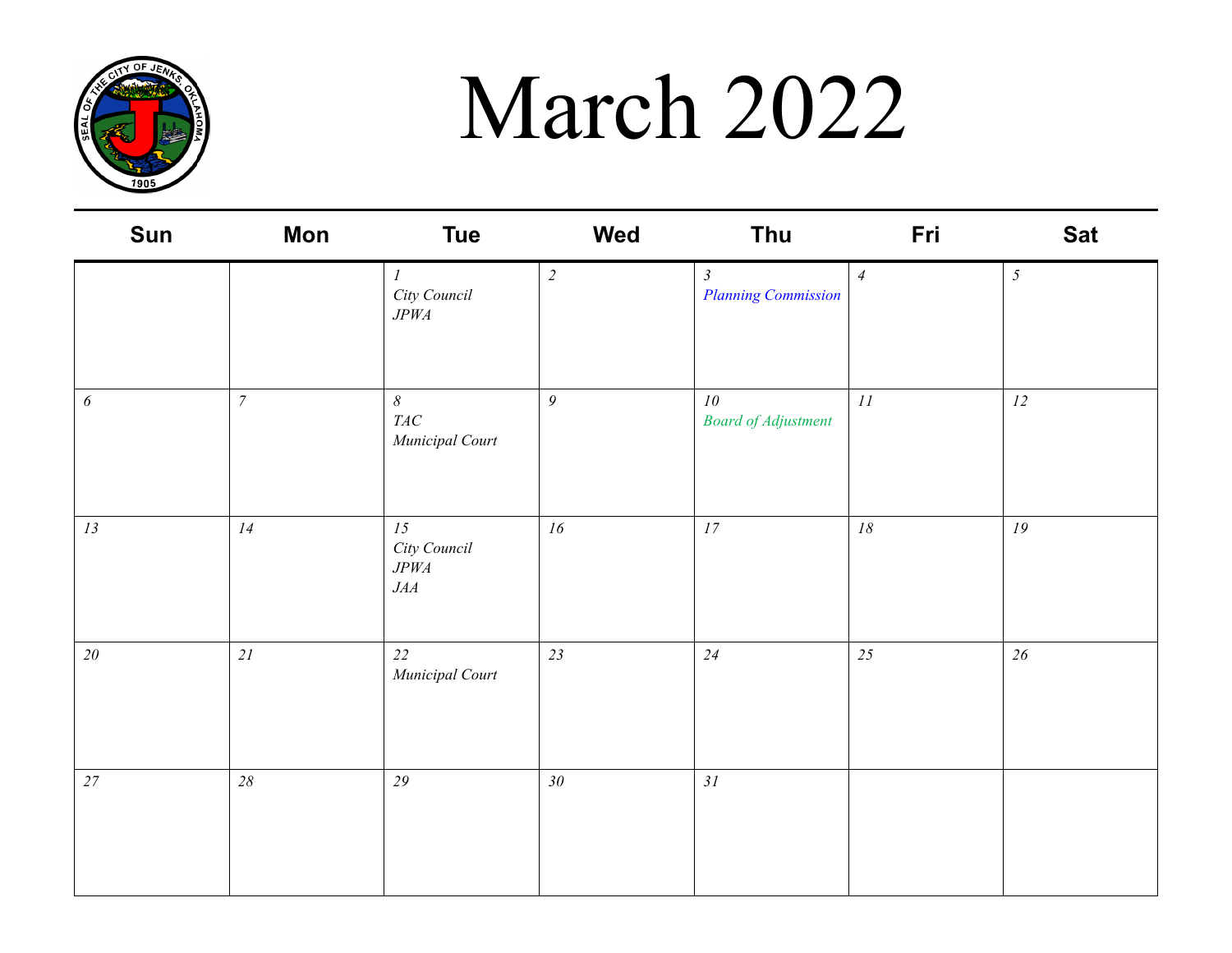

# April 2022

| <b>Sun</b>      | Mon            | <b>Tue</b>                                    | <b>Wed</b> | <b>Thu</b>                                   | Fri                        | <b>Sat</b>     |
|-----------------|----------------|-----------------------------------------------|------------|----------------------------------------------|----------------------------|----------------|
|                 |                |                                               |            |                                              | $\cal I$                   | $\overline{2}$ |
| $\mathfrak{Z}$  | $\overline{4}$ | $\mathfrak{H}$<br>City Council<br>$J P W\!A$  | $\epsilon$ | $\overline{7}$<br><b>Planning Commission</b> | $\boldsymbol{\mathcal{S}}$ | $\mathfrak{g}$ |
| 10 <sup>°</sup> | $\cal{H}$      | 12<br>$T\!A C$<br>Municipal Court             | 13         | 14<br><b>Board of Adjustment</b>             | 15<br>Good Friday          | 16             |
| 17              | $18\,$         | 19<br>City Council<br>$J P W\!A$<br>$J\!A\!A$ | 20         | $2\sqrt{l}$                                  | 22                         | 23             |
| 24              | 25             | 26<br>Municipal Court                         | 27         | $28\,$                                       | 29                         | $30\,$         |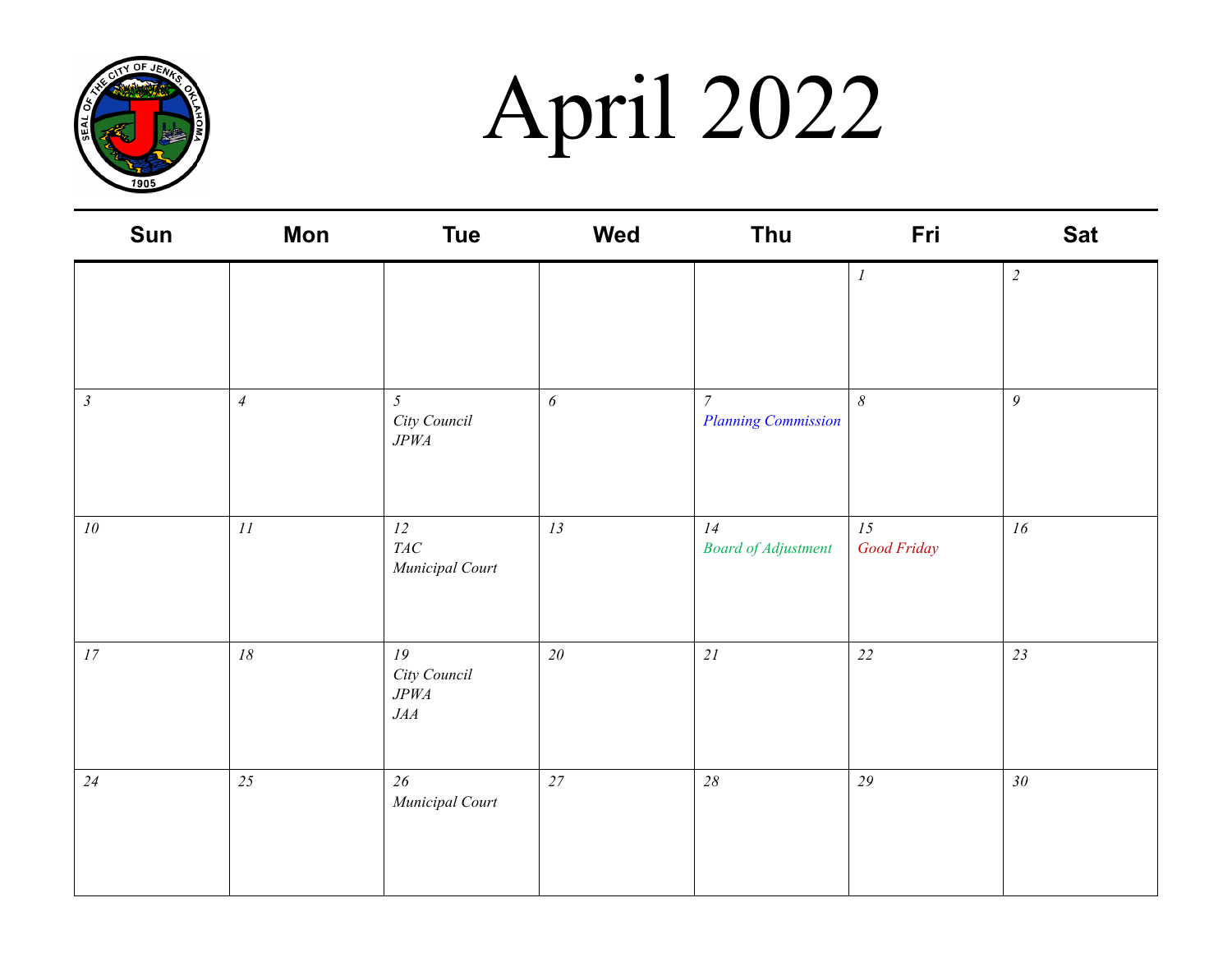

May 2022

| Sun                   | <b>Mon</b>             | <b>Tue</b>                                    | Wed            | Thu                              | Fri    | <b>Sat</b>       |
|-----------------------|------------------------|-----------------------------------------------|----------------|----------------------------------|--------|------------------|
| $\cal I$              | $\overline{2}$         | $\mathfrak{Z}$<br>City Council<br>JPWA        | $\overline{4}$ | 5<br><b>Planning Commission</b>  | 6      | $\boldsymbol{7}$ |
| $\boldsymbol{\delta}$ | 9                      | 10<br>$T\!A C$<br>Municipal Court             | $\cal II$      | 12<br><b>Board of Adjustment</b> | 13     | 14               |
| 15                    | $16$                   | 17<br>City Council<br>$J P W\!A$<br>$J\!A\!A$ | 18             | ${\it 19}$                       | $20\,$ | $2\sqrt{l}$      |
| 22                    | 23                     | 24<br>Municipal Court                         | 25             | $26\,$                           | $27\,$ | $28\,$           |
| 29                    | $30\,$<br>Memorial Day | 31                                            |                |                                  |        |                  |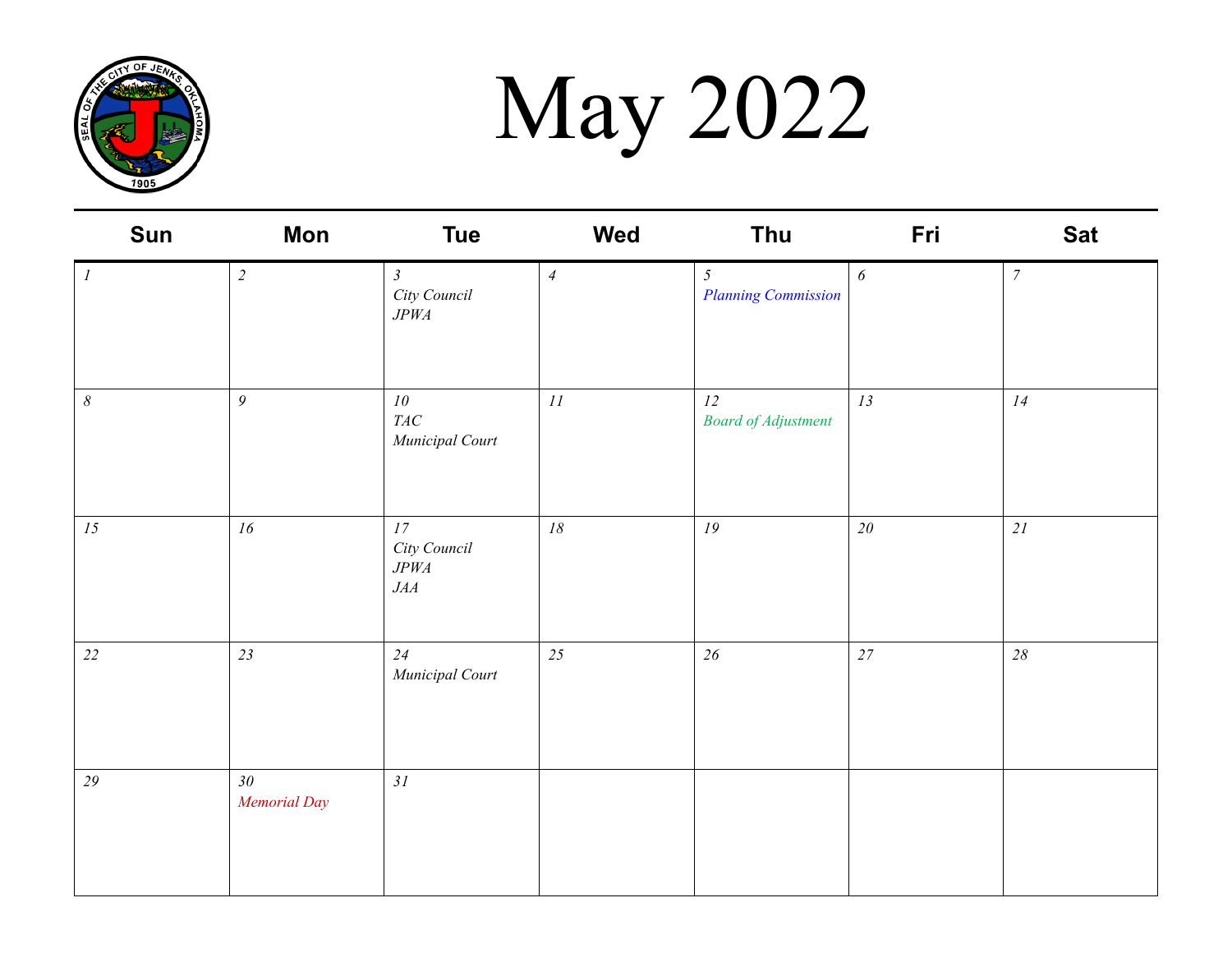

### June 2022

| Sun        | Mon        | <b>Tue</b>                                    | Wed              | Thu                              | Fri            | <b>Sat</b>     |
|------------|------------|-----------------------------------------------|------------------|----------------------------------|----------------|----------------|
|            |            |                                               | $\boldsymbol{l}$ | $\overline{2}$                   | $\mathfrak{Z}$ | $\overline{4}$ |
| $\sqrt{2}$ | $\epsilon$ | $\overline{7}$<br>City Council<br>$J P W\!A$  | $\delta$         | 9<br><b>Planning Commission</b>  | $10\,$         | II             |
| $12\,$     | 13         | 14<br>$T\!A C$<br>Municipal Court             | 15               | 16<br><b>Board of Adjustment</b> | $17\,$         | $18\,$         |
| $19\,$     | $2\theta$  | 21<br>City Council<br>$J P W\!A$<br>$J\!A\!A$ | 22               | 23                               | 24             | 25             |
| $26\,$     | $27\,$     | $28\,$<br>Municipal Court                     | 29               | 30 <sub>o</sub>                  |                |                |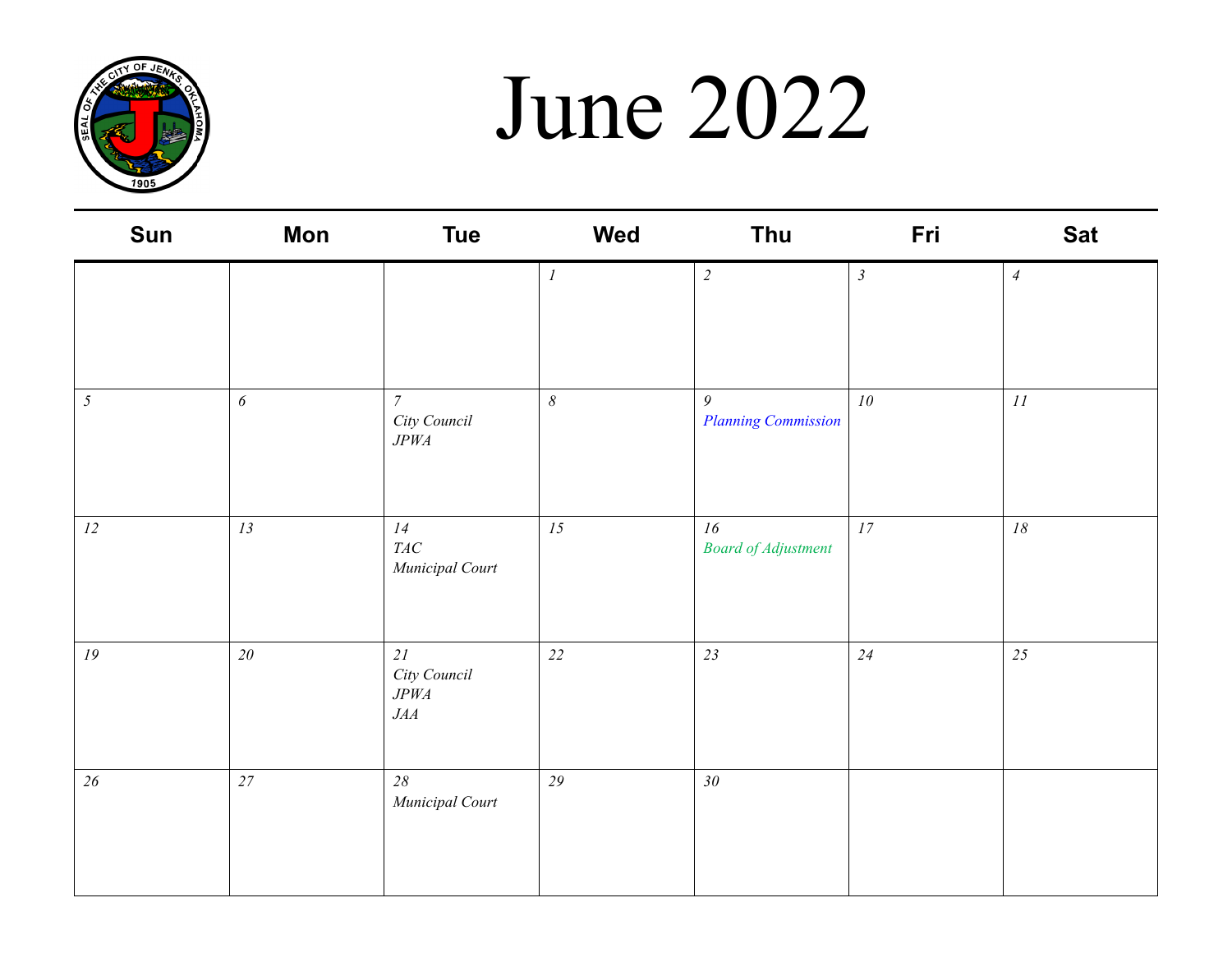

July 2022

| Sun                        | <b>Mon</b>                         | <b>Tue</b>                                          | <b>Wed</b>            | Thu                                          | Fri      | <b>Sat</b>      |
|----------------------------|------------------------------------|-----------------------------------------------------|-----------------------|----------------------------------------------|----------|-----------------|
|                            |                                    |                                                     |                       |                                              | $\cal I$ | $\overline{2}$  |
| $\mathfrak{Z}$             | $\overline{4}$<br>Independence Day | $\mathfrak{H}$<br>City Council<br>$J P W\!A$        | $\boldsymbol{\delta}$ | $\overline{7}$<br><b>Planning Commission</b> | $\delta$ | $\overline{9}$  |
| ${\it 10}$                 | $\cal II$                          | 12<br>$T\!A C$<br>Municipal Court                   | 13                    | 14<br><b>Board of Adjustment</b>             | 15       | 16              |
| $\ensuremath{\mathit{17}}$ | $18\,$                             | ${\it 19}$<br>City Council<br>$J P W\!A$<br>$J\! A$ | $20\,$                | 21                                           | $22\,$   | 23              |
| 24                         | 25                                 | $26\,$<br>Municipal Court                           | $27\,$                | $28\,$                                       | 29       | 30 <sub>1</sub> |
| 31                         |                                    |                                                     |                       |                                              |          |                 |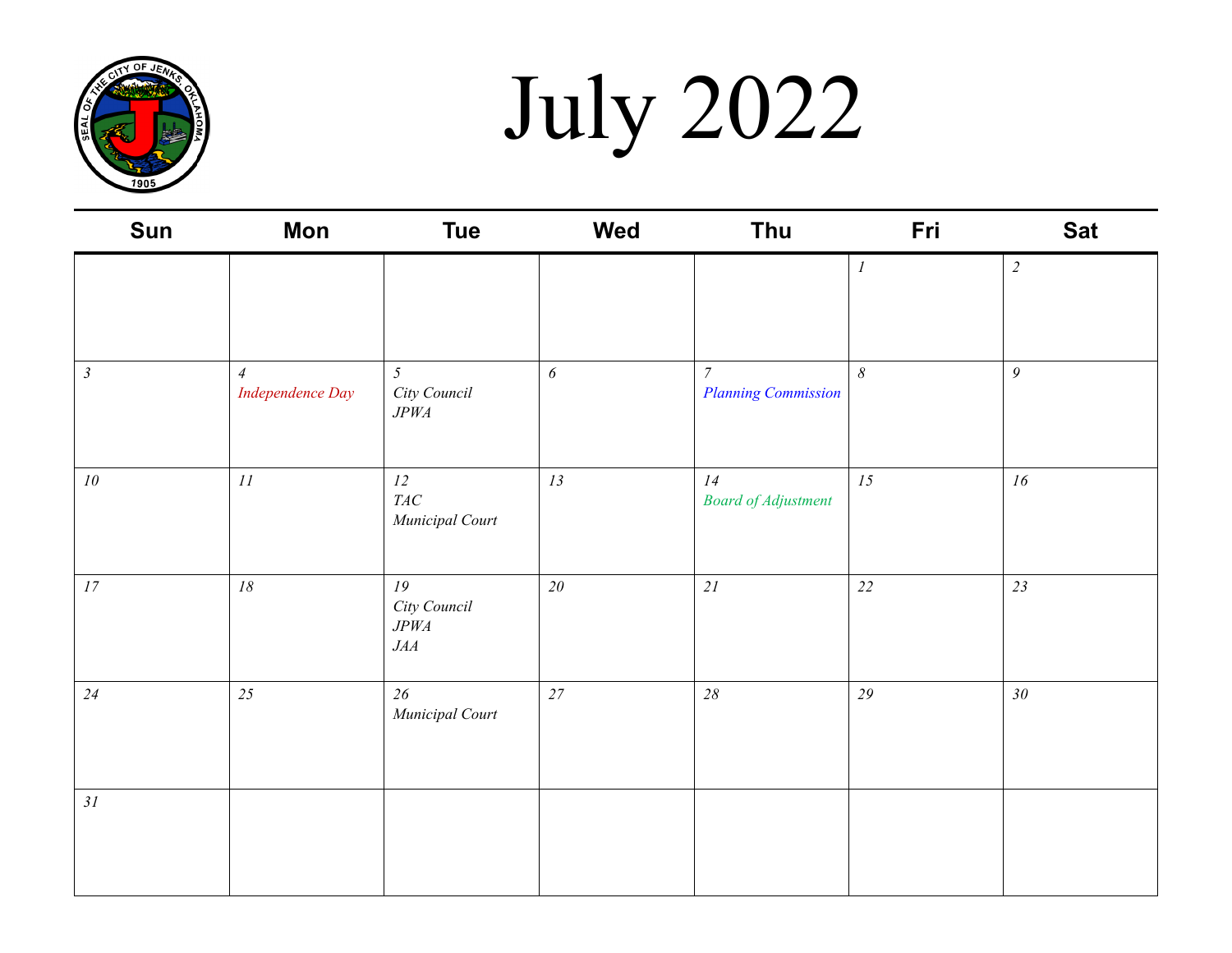

# August 2022

| Sun              | <b>Mon</b>            | <b>Tue</b>                                    | Wed            | Thu                                          | Fri            | <b>Sat</b> |
|------------------|-----------------------|-----------------------------------------------|----------------|----------------------------------------------|----------------|------------|
|                  | $\boldsymbol{l}$      | $\overline{c}$<br>City Council<br>$J P W\!A$  | $\mathfrak{Z}$ | $\overline{4}$<br><b>Planning Commission</b> | $\mathfrak{I}$ | 6          |
| $\boldsymbol{7}$ | $\boldsymbol{\delta}$ | $\mathfrak g$<br>$T\!A C$<br>Municipal Court  | 10             | $\cal II$<br><b>Board of Adjustment</b>      | 12             | 13         |
| 14               | 15                    | 16<br>City Council<br>$J P W\!A$<br>$J\!A\!A$ | 17             | $18\,$                                       | $19$           | $20\,$     |
| 21               | 22                    | 23<br>Municipal Court                         | 24             | 25                                           | $26\,$         | 27         |
| $28\,$           | 29                    | $30\,$                                        | 31             |                                              |                |            |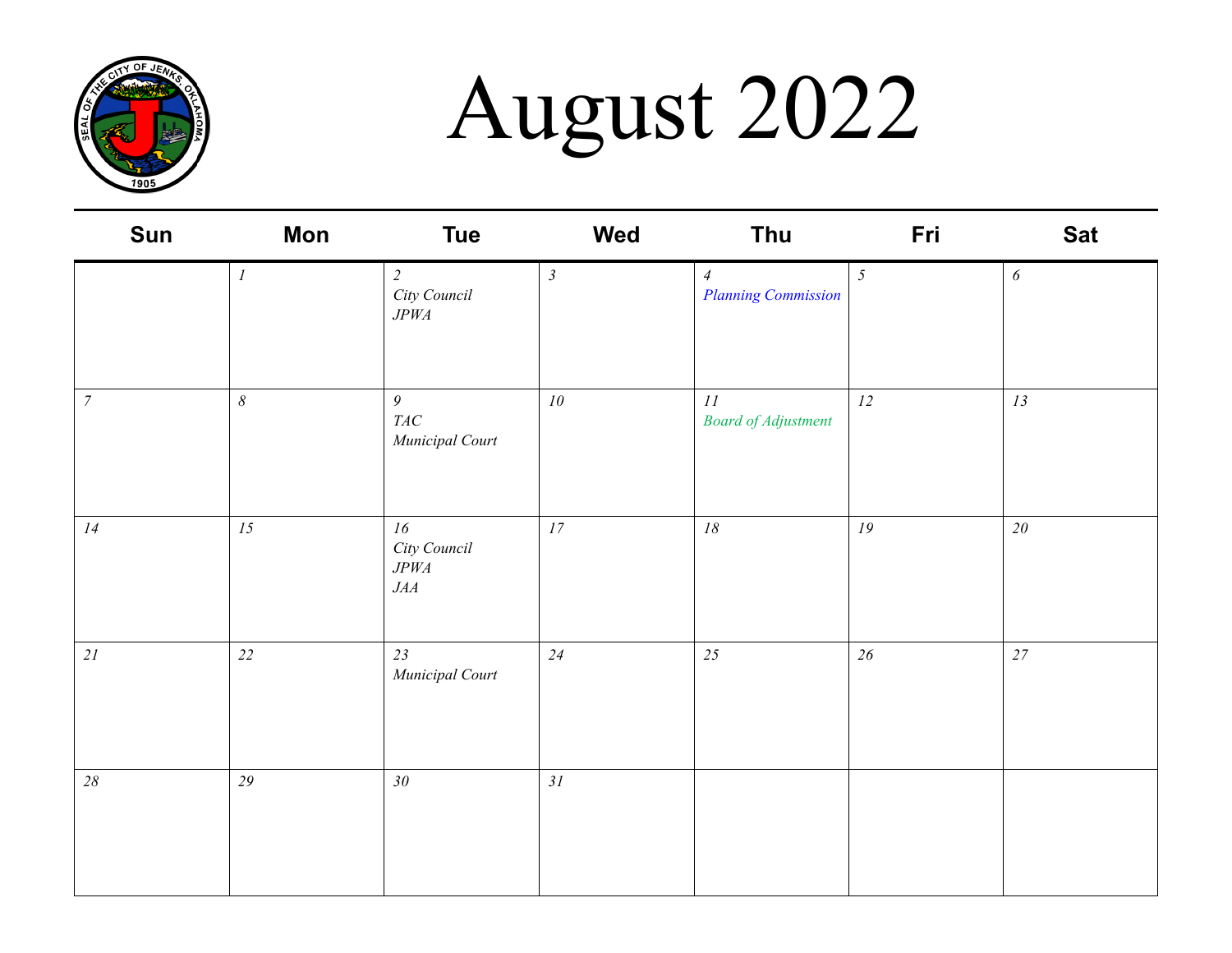

## September 2022

| Sun            | Mon                         | <b>Tue</b>                                        | Wed            | <b>Thu</b>                             | Fri             | <b>Sat</b>     |
|----------------|-----------------------------|---------------------------------------------------|----------------|----------------------------------------|-----------------|----------------|
|                |                             |                                                   |                | $\mathcal{I}$                          | $\overline{c}$  | $\mathfrak{Z}$ |
| $\overline{4}$ | $\mathfrak{H}$<br>Labor Day | 6<br>City Council<br>$J P W\!A$                   | $\overline{7}$ | $\delta$<br><b>Planning Commission</b> | $\overline{9}$  | 10             |
| $\cal II$      | 12                          | 13<br>$T\!A C$<br>Municipal Court                 | 14             | 15<br><b>Board of Adjustment</b>       | 16              | 17             |
| $18\,$         | 19                          | $20\,$<br>City Council<br>$J P W\!A$<br>$J\!A\!A$ | 21             | 22                                     | 23              | 24             |
| 25             | $26\,$                      | 27<br>Municipal Court                             | 28             | $29\,$                                 | 30 <sub>o</sub> |                |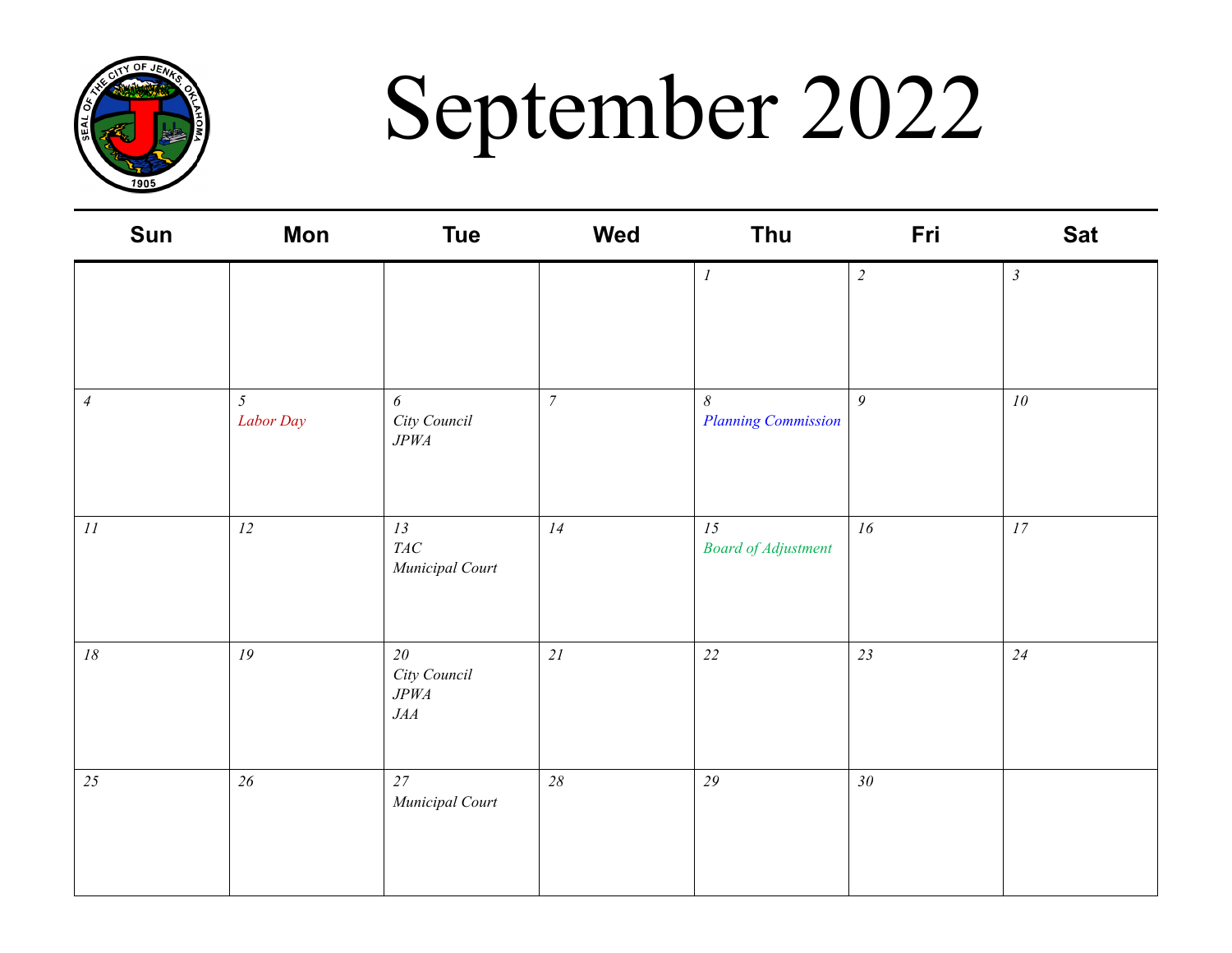

### October 2022

| Sun              | <b>Mon</b>                 | <b>Tue</b>                                        | Wed            | Thu                                                 | Fri            | <b>Sat</b>            |
|------------------|----------------------------|---------------------------------------------------|----------------|-----------------------------------------------------|----------------|-----------------------|
|                  |                            |                                                   |                |                                                     |                | $\boldsymbol{l}$      |
| $\sqrt{2}$       | $\mathfrak{Z}$             | $\overline{4}$<br>City Council<br>$J P W\!A$      | $\mathfrak{H}$ | $\boldsymbol{\delta}$<br><b>Planning Commission</b> | $\overline{7}$ | $\boldsymbol{\delta}$ |
| $\boldsymbol{9}$ | ${\it 10}$                 | 11<br>$T\!A C$<br>Municipal Court                 | 12             | 13<br><b>Board of Adjustment</b>                    | 14             | ${\it 15}$            |
| 16               | $\ensuremath{\mathit{17}}$ | $18\,$<br>City Council<br>$J P W\!A$<br>$J\!A\!A$ | 19             | $2\theta$                                           | 21             | $22\,$                |
| 23               | 24                         | 25<br>Municipal Court                             | 26             | $27\,$                                              | $28\,$         | 29                    |
| 30 <sub>o</sub>  | 31                         |                                                   |                |                                                     |                |                       |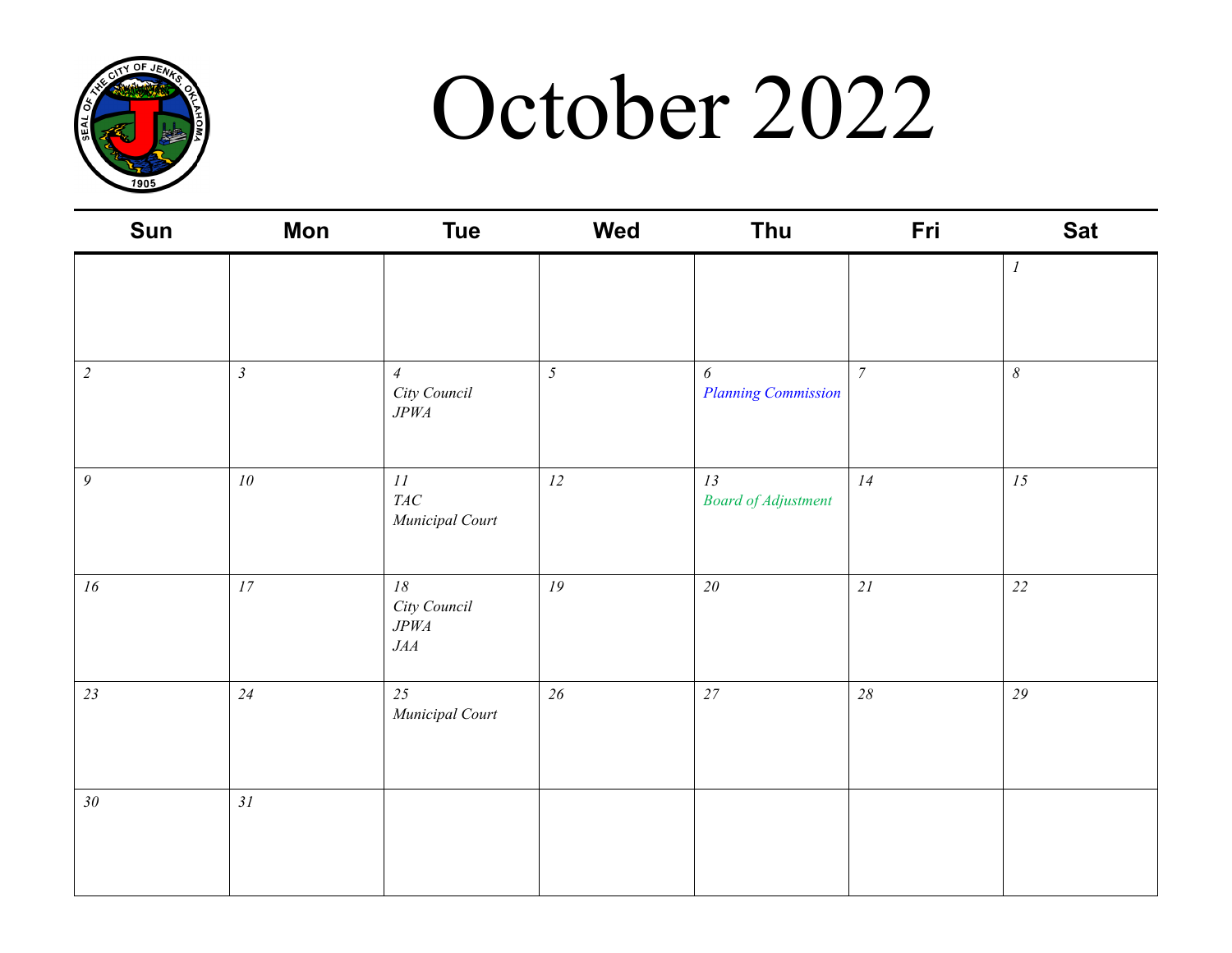

# November 2022

| <b>Sun</b>            | <b>Mon</b>       | <b>Tue</b>                                     | Wed            | <b>Thu</b>                                    | Fri                              | <b>Sat</b> |
|-----------------------|------------------|------------------------------------------------|----------------|-----------------------------------------------|----------------------------------|------------|
|                       |                  | $\boldsymbol{l}$<br>City Council<br>$J P W\!A$ | $\overline{2}$ | $\mathfrak{Z}$<br><b>Planning Commission</b>  | $\overline{4}$                   | $\sqrt{2}$ |
| $\boldsymbol{\delta}$ | $\boldsymbol{7}$ | $\delta$<br>$T\!A C$<br>Municipal Court        | $\mathfrak{g}$ | 10 <sup>°</sup><br><b>Board of Adjustment</b> | 11<br>Veteran's Day              | 12         |
| 13                    | 14               | 15<br>City Council<br>$J P W\!A$<br>$J\!A\!A$  | 16             | 17                                            | $18\,$                           | 19         |
| $20\,$                | 2I               | 22<br>Municipal Court                          | 23             | 24<br>Thanksgiving                            | 25<br>Thanksgiving<br>(observed) | 26         |
| 27                    | $28\,$           | 29                                             | $30\,$         |                                               |                                  |            |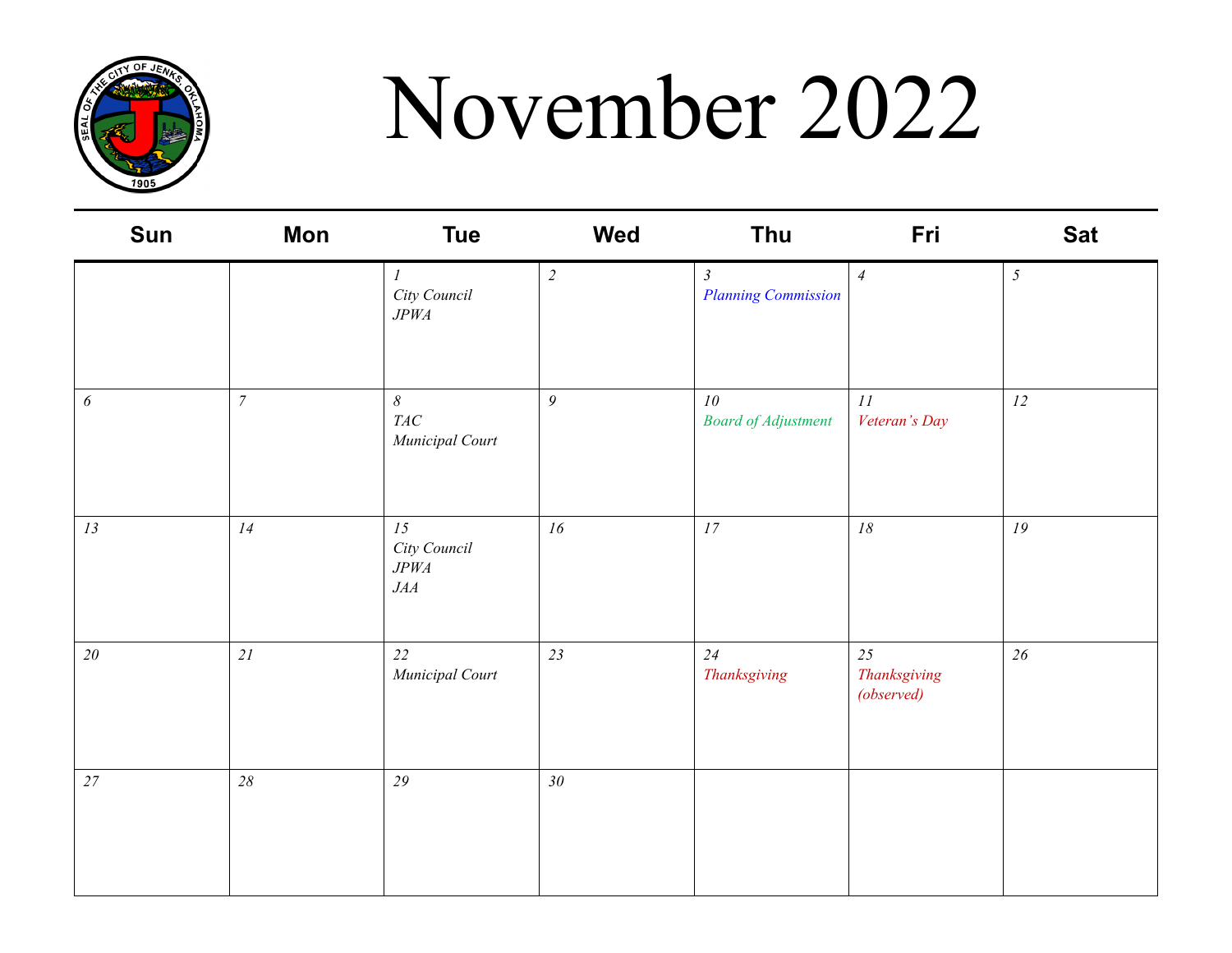

### December 2022

| <b>Sun</b>                 | Mon                        | <b>Tue</b>                                    | Wed              | Thu                                    | Fri                               | <b>Sat</b>          |
|----------------------------|----------------------------|-----------------------------------------------|------------------|----------------------------------------|-----------------------------------|---------------------|
|                            |                            |                                               |                  | $\cal I$                               | $\overline{c}$                    | $\mathfrak{Z}$      |
| $\ensuremath{\mathcal{A}}$ | $\mathfrak{H}$             | $\boldsymbol{\delta}$<br>City Council<br>JPWA | $\boldsymbol{7}$ | $\delta$<br><b>Planning Commission</b> | $\mathfrak{g}$                    | 10                  |
| $\cal II$                  | 12                         | 13<br>$T\!A C$<br>Municipal Court             | 14               | 15<br><b>Board of Adjustment</b>       | 16                                | 17                  |
| $18\,$                     | 19                         | $20\,$<br>City Council<br>JPWA<br>JAA         | 21               | 22                                     | 23<br>Christmas Eve<br>(observed) | 24<br>Christmas Eve |
| 25<br>Christmas            | 26<br>Christmas (observed) | 27<br>Municipal Court                         | 28               | 29                                     | 30 <sub>2</sub>                   | 31                  |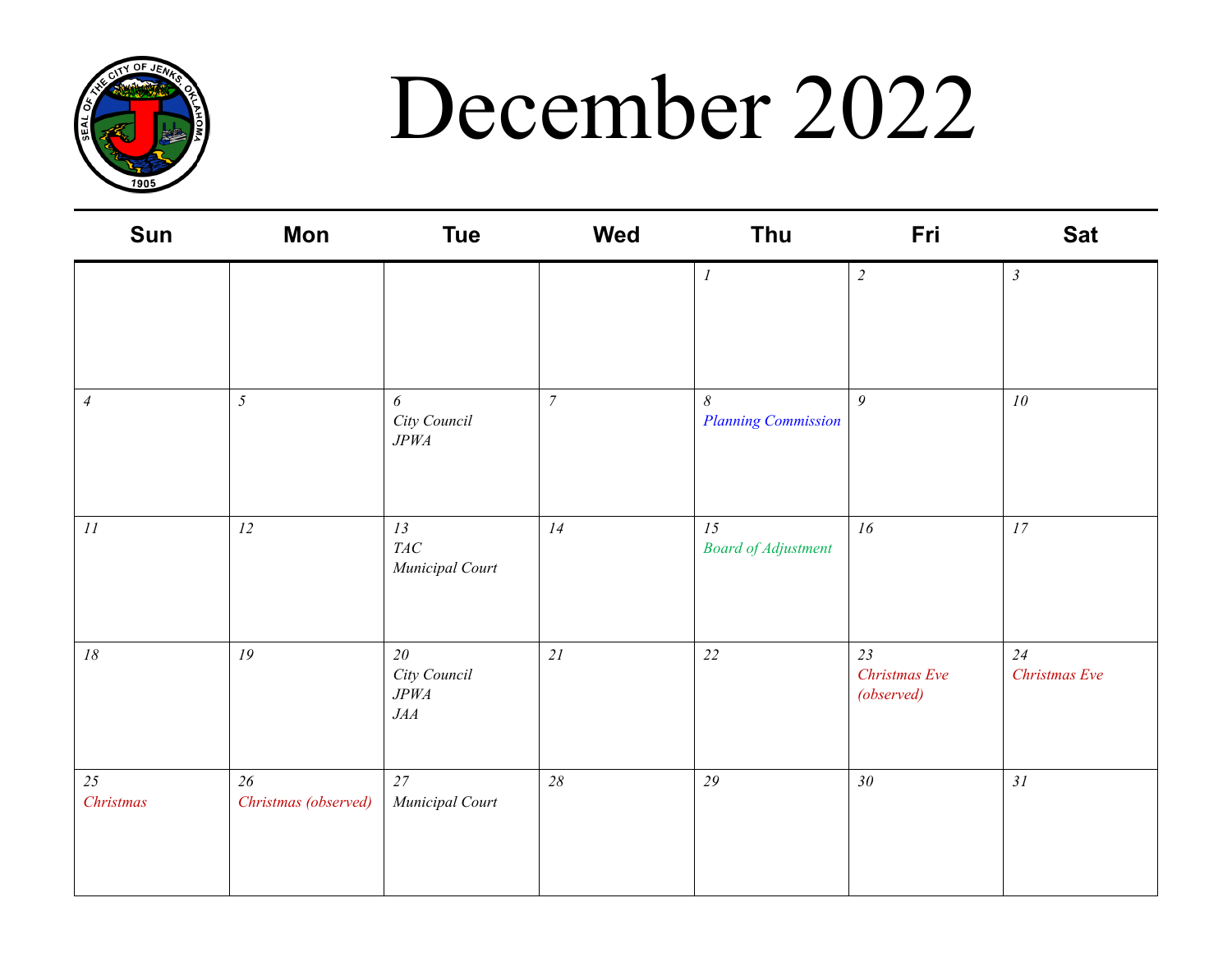#### JENKS CITY COUNCIL JENKS PUBLIC WORKS AUTHORITY JENKS CITY HALL, 211 N ELM ST, JENKS, OK 1<sup>st</sup> and 3<sup>rd</sup> Tuesday of Each Month at 6:00 p.m.

February 1, 2021 June 7, 2021 October 4, 2021

January 4, 2021 May 3, 2021 September 6, 2021 January 18, 2021 May 17, 2021 September 20, 2021 February 15, 2021 June 21, 2021 October 18, 2021 March 1, 2021 July 5, 2021 November 1, 2021 March 15, 2021 July 19, 2021 November 15, 2021 April 5, 2021 August 2, 2021 December 6, 2021 April 19, 2021 August 16, 2021 December 20, 2021

### JENKS AQUARIUM AUTHORITY JENKS CITY HALL, 211 N ELM ST, JENKS, OK 3<sup>rd</sup> Tuesday of Each Month at 5:00 p.m.

| January 18, 2021  | May 03, 2021    | September 20, 2021 |
|-------------------|-----------------|--------------------|
| February 15, 2021 | June 21, 2021   | October 18, 2021   |
| March 15, 2021    | July 19, 2021   | November 15, 2021  |
| April 19, 2021    | August 16, 2021 | December 20, 2021  |

#### JENKS PLANNING COMMISSION JENKS CITY HALL, 211 N ELM ST, JENKS, OK Thursday following 1<sup>st</sup> Council Meeting at 6:00 p.m.

| May 5, 2021    | September 8, 2021  |
|----------------|--------------------|
| June 9, 2021   | October 6, 2021    |
| July 7, 2021   | November $3, 2021$ |
| August 4, 2021 | December 8, 2021   |
|                |                    |

#### JENKS BOARD OF ADJUSTMENT JENKS CITY HALL, 211 N ELM ST, JENKS, OK Thursday between City Council Meetings at 6:00 p.m.

| May 12, 2021    | September 15, 2021 |
|-----------------|--------------------|
| June 16, 2021   | October 13, 2021   |
| July 14, 2021   | November 10, 2021  |
| August 11, 2021 | December 15, 2021  |
|                 |                    |